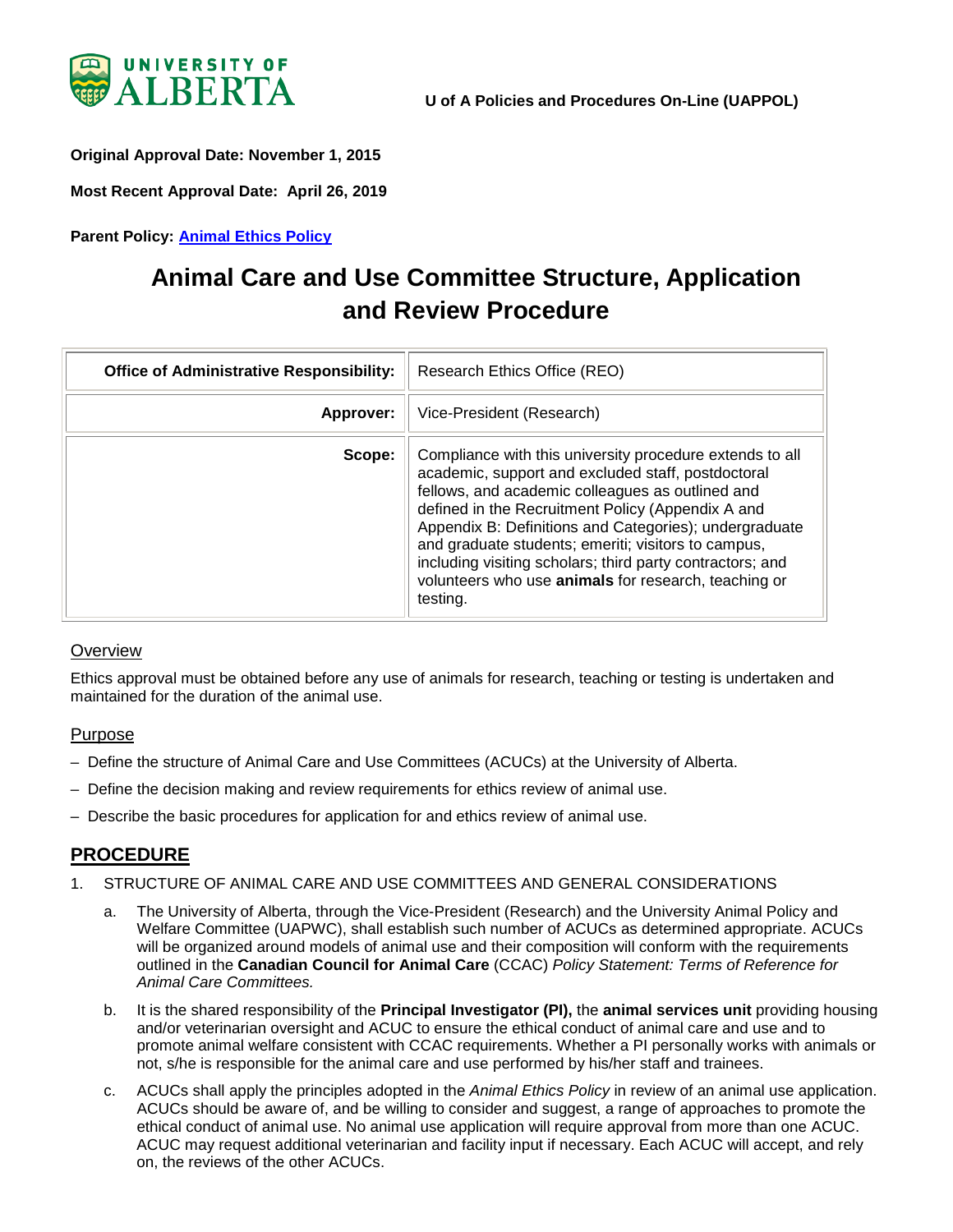

- d. ACUCs shall function impartially, provide a fair and constructive review with respect to an application and provide reasoned and appropriately documented opinions and decisions. ACUCs should make their decisions on the ethical acceptability of animal use in an efficient and timely manner, and shall communicate all decisions in writing, in print or by electronic means. The deliberations of ACUCs are confidential.
- e. Ethics review will be based on fully detailed animal use applications submitted for review through the on-line research ethics system. The animal use applications will include the information defined in the *CCAC Guidelines on: Animal Use Protocol Review* and the *CCAC Policy Statement: Terms of Reference for Animal Care Committees.*
- f. REO will provide administrative support for ACUCs.

#### 2. DECISION MAKING AND REVIEW REQUIREMENTS

- a. ACUC must ensure that each animal use application has been found to have scientific or pedagogical merit through independent peer review before approving the application.
	- i. In the case of research funded through a competitive peer review process, confirmation of funding or a score in the fundable range will typically be accepted as evidence of peer review. Such merit review will be acceptable for five years from the date of review or such other time as ACUC may decide.
	- ii. For teaching applications, evidence of *a priori* consultation with, or involvement of, the relevant animal services unit in the development and approval of the course content and methods must accompany evidence of pedagogical review by the academic unit. ACUC may request additional review.
	- iii. For animal use applications that are not linked to peer reviewed funding, a REO administrator will select reviewers from a bank maintained in the office and will consult with the PI's Department Chair and/or Associate/Vice Dean (Research) to select reviewers as required. On these animal use protocols, the PI will be asked to suggest the names of a minimum of two subject matter experts to add to the bank of reviewers. REO will coordinate an impartial peer review process, following which the anonymized reviewers' comments will be provided to the PI. If the reviews do not warrant any changes to the animal use application, ACUC will complete its review. If changes are recommended, the application will be returned to the PI for appropriate action and the PI's Department Chair and/or Associate/Vice Dean will be asked to verify that the PI has addressed any concerns before ACUC completes its review.
- b. All new animal use protocols and fourth year renewals of ongoing protocols will be reviewed by full ACUC.
- c. Annual review of ongoing protocols may be done by a subcommittee of ACUC consisting of the ACUC Chair or designate (a scientific member of ACUC), a veterinarian and one community member for up to three annual reviews. At any time a subcommittee member can stipulate that the protocol go to full ACUC review.
- d. While the disposition of any individual review rests solely and exclusively with either ACUC, or in the event of an appeal, with UAPWC, ACUCs are accountable to UAPWC for ensuring their processes are consistent with University of Alberta policy and procedures. In the event of a disagreement about the interpretation or application of policy, procedures or guidelines, the Vice-President (Research) shall have final authority.
- e. To change approved animal use, except where necessary to eliminate any unanticipated harmful effects to the animals, the PI must submit, and receive ACUC approval for, an amendment to his/her animal use application.
- f. The ACUC Chair may, in exceptional circumstances, convene a subcommittee consisting of at least him/herself, a veterinarian and a community representative to review and approve interim animal use on the understanding that a fully detailed animal use application will be reviewed by full ACUC at its next meeting.

#### 3. NEW AND ONGOING ANIMAL USE PROTOCOL REVIEW

a. All applications for animal ethics review at the University of Alberta will be managed through the on-line research ethics system. A PI should choose the ACUC best qualified to review his/her application. The receiving ACUC may redirect an application that would be more suitably reviewed by another ACUC and shall notify the PI as necessary. An animal use application will be checked for operational implications by the animal services unit(s) that will provide veterinarian oversight for the proposed animal use. The animal use application will then be received by an ACUC Specialist and, following an administrative review and in consultation with the ACUC Chair, be assigned for review by ACUC.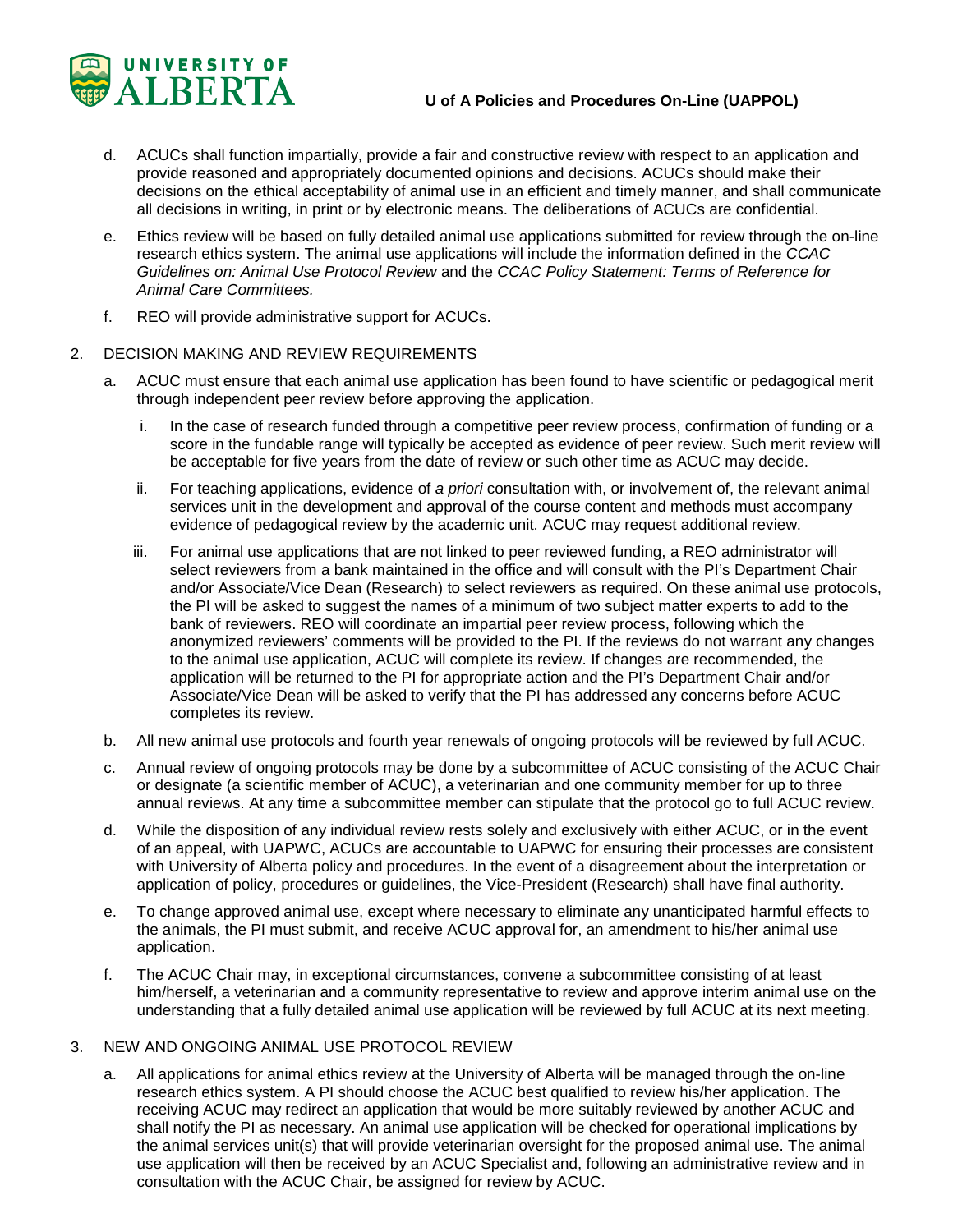

- b. Applications for animal ethics review will be distributed to all members of ACUC. They may be reviewed by the committee as a whole and/or by specific assigned reviewers, as well as the ACUC Chair or Associate Chair, the veterinarian and the community member(s), and are discussed by all members present at the ACUC meeting.
- c. If the ACUC Chair, the veterinarian or one of the primary reviewers determines additional expertise is necessary for appropriate review, *ad hoc* reviewers will be asked to review the animal use application.
- d. At the discretion of the ACUC Chair, the PI will be invited to attend the ACUC meeting at which his/her new or fourth year renewal application is being considered, in order to clarify details of the proposed animal use.
- e. If ACUC determines that changes are required, those requirements will be communicated in writing to the PI by the ACUC Specialist. Once the PI has made changes, the ACUC Chair will issue the approval if s/he is satisfied the requirements have been met, or will refer the application to full ACUC or members of the ACUC if not satisfied. ACUC will make decisions by consensus wherever possible. See *Animal Care and Use Roles and Responsibilities Procedure* for additional details.
- f. Ethics approval for animal use is issued for twelve (12) months at a time or for such shorter period of time specified in the approval.
	- i. Where animal use requires ongoing ACUC approval, it is the responsibility of the PI to ensure that an annual report and application for renewal is made in sufficient time before the expiry date of the approval to permit review and incorporation of any changes required by ACUC before approval. Annual reports are reviewed by specific assigned reviewers and are distributed to all ACUC members and discussed at full meetings of ACUC.
	- ii. A complete renewal, including a fully updated animal use application, must be submitted after three consecutive renewals or when otherwise deemed necessary by ACUC.
	- iii. If the PI does not provide an annual report by the approval expiry date, the protocol will normally be closed and no further animal work will be allowed. ACUC, the animal services unit and REO will work with the PI to find an appropriate resolution to any affected animal care and use.
	- iv. To facilitate animal ordering and financial administration, the Research Services Office and the animal services unit(s) will be notified by REO when an application is approved and when approval is renewed or expires or the application is closed.

#### 4. AMENDMENTS TO AN APPROVED ANIMAL USE PROTOCOL

From time to time, approved animal use protocols may need to be amended to incorporate new procedures or design, new animal numbers or strains, changes in personnel and other changes to the animal use. Amendments to an approved animal use protocol must be completed using the on-line research ethics system and must be approved by the same ACUC that provided the original approval before amendments can be implemented. Regardless of the scope of the amendment(s) and the implications for animal care and use, the PI must submit an amendment or the ACUC may require the PI to submit a new animal use protocol. Multiple changes and/or changes which are more likely to cause a change in animal welfare will be subject to a higher level of scrutiny.

- a. Administrative amendments, including funding changes and personnel/contact information changes can be submitted at any time and will be received by the ACUC Specialist on behalf of ACUC. If the ACUC Specialist believes an amendment is not administrative, it may be referred to the University Veterinarian to determine if it requires ACUC Chair or subcommittee review. Administrative amendments are documented in the on-line research ethics system.
- b. Minor amendments that have little or no impact on the approved animal use may be approved by the ACUC Chair. These include reduction in number of animals used, changes which reduce the invasiveness or stress on the animal, changes in animal procedures or drugs used where the effects on the animal are equivalent, small increases in animal numbers, addition of or changes animal strains that are not known to have specific housing/care requirements and changes in anesthetic or analgesic made on the recommendation of a veterinarian to improve the welfare of an animal, particularly as documented in the Post-Approval Monitoring Log. At any time, the ACUC Chair can send the amendment to full ACUC, or a subcommittee thereof, for review. Minor amendments are reported and documented in the minutes of the following ACUC meeting.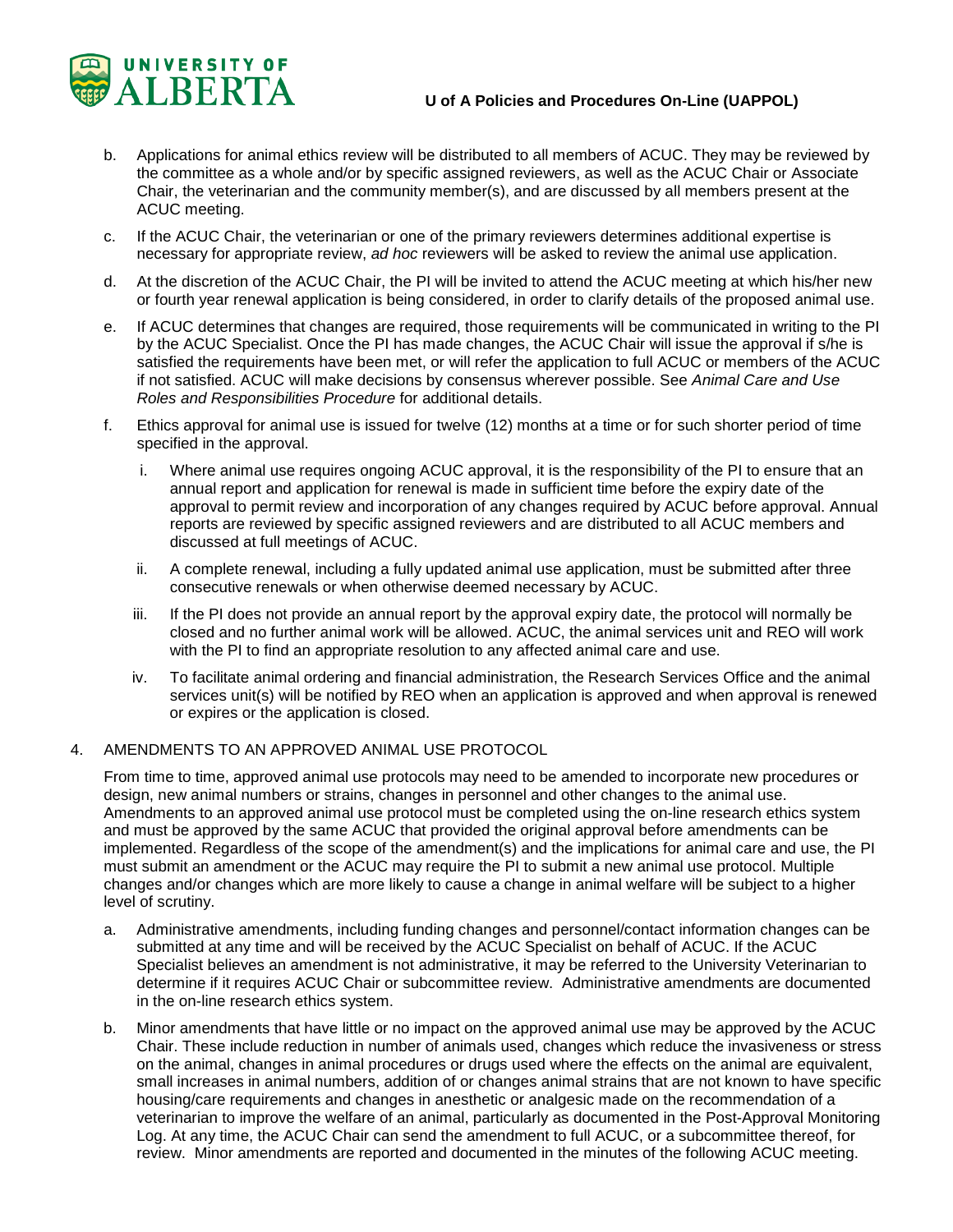

- c. Major changes to the approved animal use protocol must be reviewed by ACUC and may require submission of a new animal use protocol application. All major amendments of animal use protocols will be reviewed by at least a sub-committee of ACUC, including the Chair, the veterinarian and a community member. At the discretion of the subcommittee or any member thereof, the amendment may be referred for review and discussion at a meeting of the full ACUC.
	- Changes which may be reviewed by a sub-committee include: changes in species, strain (with health implications), age and genetic manipulation that will alter the animal procedures, introduce different endpoints, or trigger specific housing/care requirements; large increase in animal numbers; change in housing or procedure location; change in anesthetic agent or use of analgesic agents; changes in method of euthanasia from a non-physical to a physical method or from an approved to a conditionally approved method; a new procedure or manipulation, particularly ones judged to result in increased potential for pain and distress and change in duration, frequency or number of procedures performed.
	- ii. Major changes to an existing animal use protocol that require review of the protocol at a full meeting of ACUC include any protocol in which multiple changes are made; the addition of category D procedures to a category D protocol; addition of new Category E procedures to any protocol; a considerable increase of the number of animals required versus the number in the original protocol; a change of species; use of more invasive or more frequent procedures and use of entirely new procedures.
	- iii. Major changes that will normally require submission of a new animal use protocol include a change in the main objective of the study or direction of research; a change from non-survival to survival surgery; an increase in the category of invasiveness; a major change in experimental procedures and withholding or reducing substantially the use of analgesics or other drugs or procedures which provide comfort or safety for an animal.

## **DEFINITIONS**

Any definitions listed in the following table apply to this document only with no implied or intended institution-wide use. [\[▲Top\]](#page-0-0)

| Animal                                           | Any living non-human vertebrate and any living invertebrate of the<br>class of cephalopoda, including free-living and reproducing larval<br>forms, used for research, teaching or testing by University staff or<br>trainees.                                                                                                                                                                                                                                                                                        |
|--------------------------------------------------|----------------------------------------------------------------------------------------------------------------------------------------------------------------------------------------------------------------------------------------------------------------------------------------------------------------------------------------------------------------------------------------------------------------------------------------------------------------------------------------------------------------------|
| <b>Canadian Council on Animal</b><br>Care (CCAC) | The national organization responsible for setting and maintaining<br>standards for the ethical use and care of animals used in science<br>(research, teaching and testing) in Canada.                                                                                                                                                                                                                                                                                                                                |
| <b>Principal Investigator (PI)</b>               | A member of the academic staff who is responsible for the design,<br>conduct, supervision and oversight of the care and use of animals in<br>research, teaching or testing as describe in an approved animal use<br>protocol.                                                                                                                                                                                                                                                                                        |
| <b>Animal Services Units</b>                     | Animal facilities established and operated by the University of Alberta<br>as ongoing administrative units to provide veterinary and animal care<br>staff, infrastructure, training, oversight and other resources to support<br>use of animals in research, teaching and testing by University staff and<br>trainees. They currently are: Agricultural Food and Nutritional Sciences<br>Animal Services (AFNSAS), Health Sciences Laboratory Animal<br>Services (HSLAS) and Science Animal Support Services (SASS). |

## **FORMS**

No Forms for this Procedure.

## **RELATED LINKS**

Should a link fail, please contact [uappol@ualberta.ca.](mailto:uappol@ualberta.ca) [\[▲Top\]](#page-0-0)